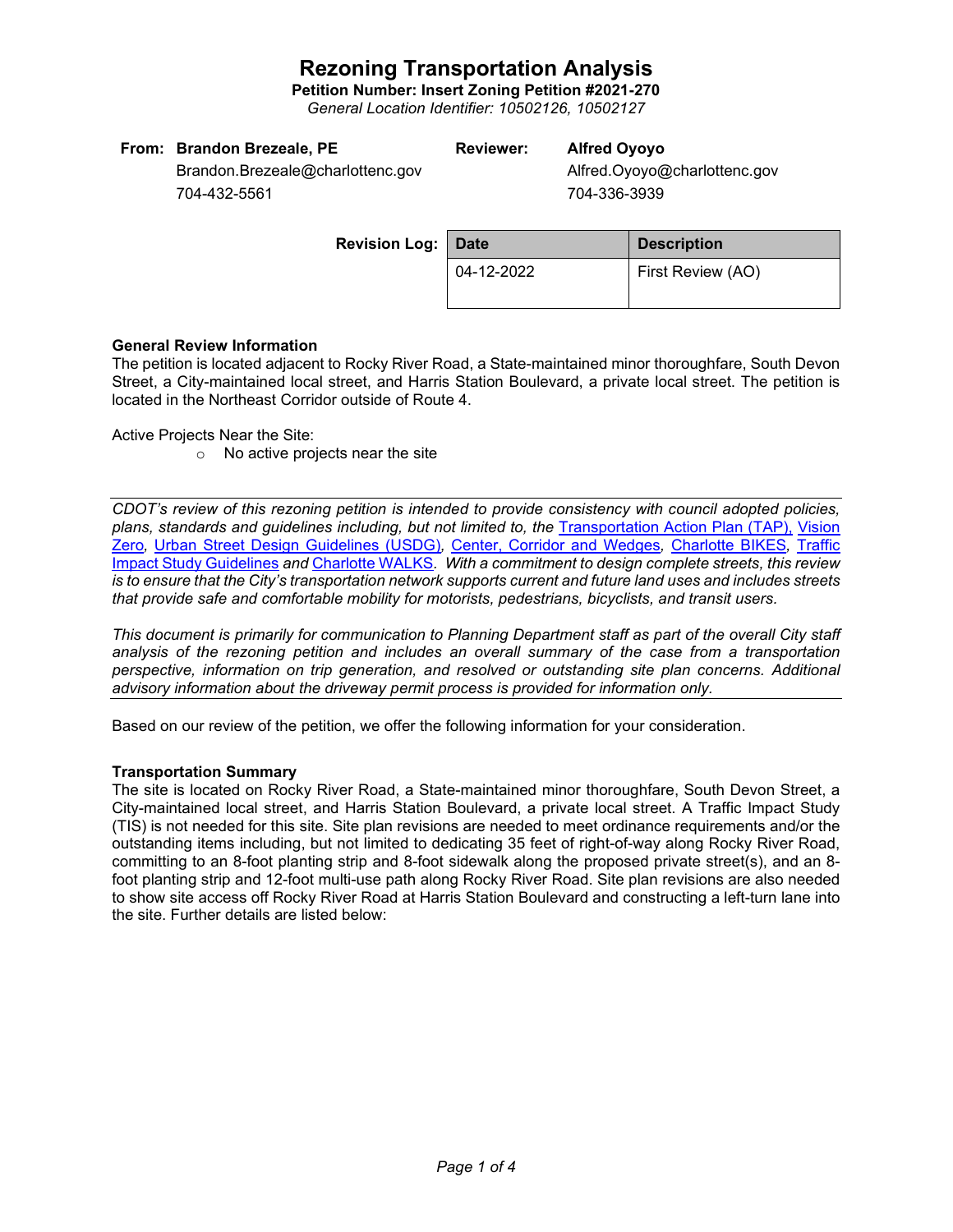**Petition Number: Insert Zoning Petition #2021-270** *General Location Identifier: 10502126, 10502127*

# **Trip Generation**

| <b>Scenario</b>                           | <b>Land Use</b>                                 | <b>Intensity</b> | <b>Trip Generation</b><br>(vehicle<br>trips/day) | <b>Source</b>                     |
|-------------------------------------------|-------------------------------------------------|------------------|--------------------------------------------------|-----------------------------------|
| <b>Existing Use</b>                       | Single Family<br>Detached                       | 1 Dwelling       | 10                                               | <b>Tax Record</b>                 |
| Entitlement with<br><b>Current Zoning</b> | Single Family<br>Detached<br>(R-3, 4.09 acres)  | 12 Dwellings     | 145                                              | General Guidance<br>from Planning |
| <b>Proposed Zoning</b>                    | Single Family<br>Attached<br>(UR-2, 4.09 acres) | 52 Dwellings     | 350                                              | Site Plan: 11-29-21               |

### **Provide comments to the specified comments below.**

#### **Outstanding Issues Strikethrough = Resolved**

# 1. **Curbline:**

a. **Rocky River Road:** Distance from centerline to back of curb: 19 feet

Label and dimension the curb and gutter from the centerline for each road on the site plan.

# 2. **Traffic Study:**

A Traffic Impact Study (TIS) is not necessary for the complete review of this petition due to the site generating less than 2,500 daily trips. If during the permitting process the site generates more than 2,500 daily trips, then a traffic study will be required.

- 3. Revise site plan and conditional note(s) to commit to dedicate 35 feet right-of-way from the road centerline of Rocky River Road. The site plan shall label and dimension the right-of-way from the road centerline.
- 4. Revise site plan and conditional note(s) to commit to construct an 8-foot planting strip, and 6-foot sidewalk on proposed private street per Chapter 19 / Chapter 20 and commit to constructing bicycle facilities by locating the curb and gutter 19 feet from the center line of Rocky River Road and installing an 8-foot planting strip and 12-foot multi-use path along Rocky River Road to meet the City Charlotte BIKE Policy.

The site plan shall label and dimension both items from the back of curb and gutter.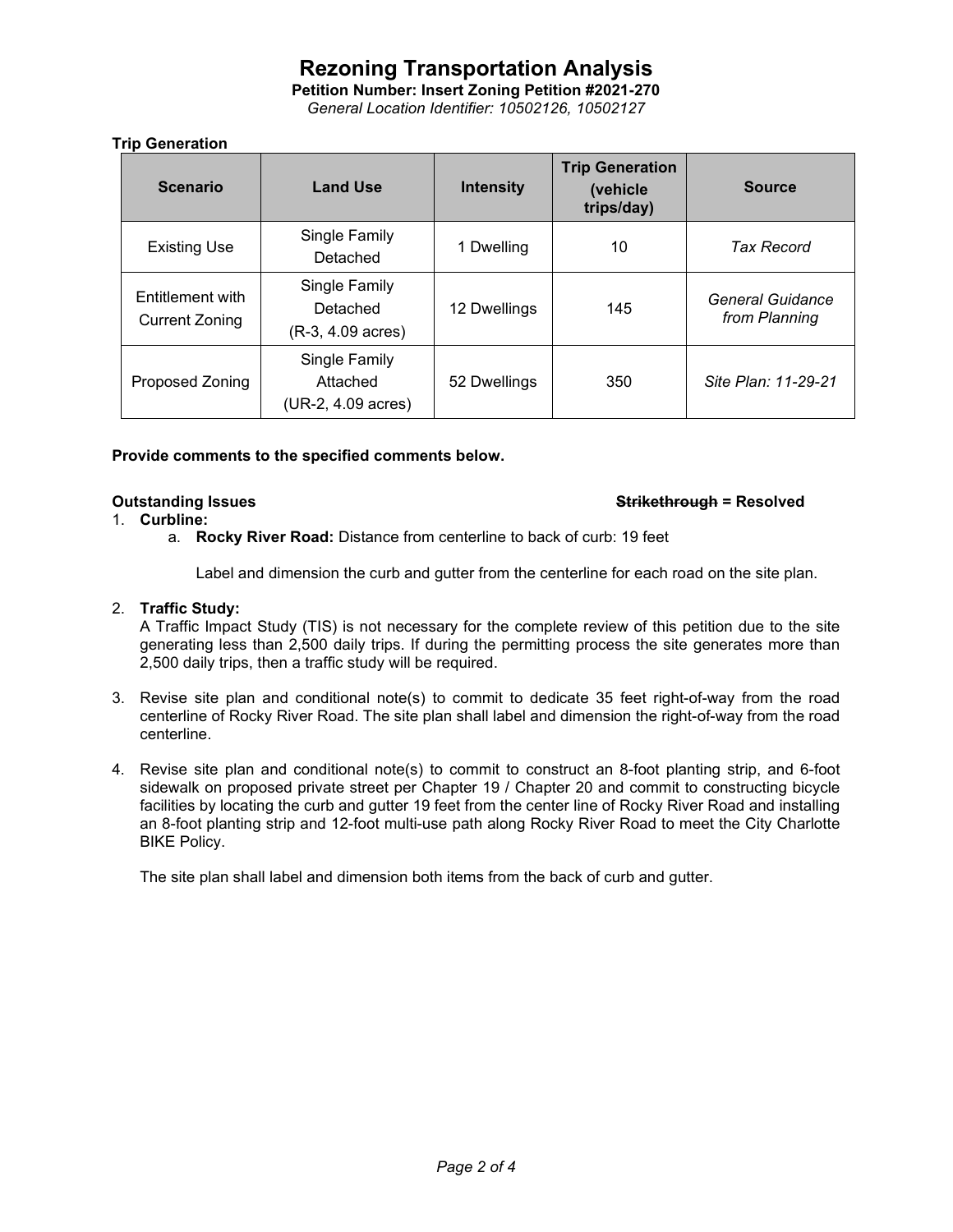**Petition Number: Insert Zoning Petition #2021-270** *General Location Identifier: 10502126, 10502127*

5. Revise site plan and conditional note(s) to show site access off Rocky River Road at Harris Station Boulevard instead of current proposed location.



- 6. Revise site plan and conditional note(s) to commit to constructing a left-turn lane into the site off Rocky River Road, creating a 3-lane section along the site frontage. These improvements will be coordinated and approved by NCDOT.
- 7. Revise site plan to label all proposed streets and alleys as public or private and provide CLDSM detail/ typical section.
- 8. A site plan note(s) specifying dedication and fee simple conveyance of all rights-of-way to the City before the site's first building certificate of occupancy is issued as needed. CDOT requests rights-ofway set at 2' behind back of sidewalk where feasible.
- 9. A site plan note specifying that all transportation improvements will be approved and constructed before the site's first building certificate of occupancy is issued as needed. The petitioner may phase transportation improvements if said improvements and phasing are explicitly described in site plan notes.
- 10. Add conditional note "All public roadway improvements will be subject to the standards and criteria of CDOT and NCDOT, as applicable, to the roadway improvements within their respective road system authority. It is understood that such improvements may be undertaken by the Petitioner on its own or in conjunction with other development or roadway projects taking place within the broad northeastern Mecklenburg area, by way of a private/public partnership effort or other public sector project support."